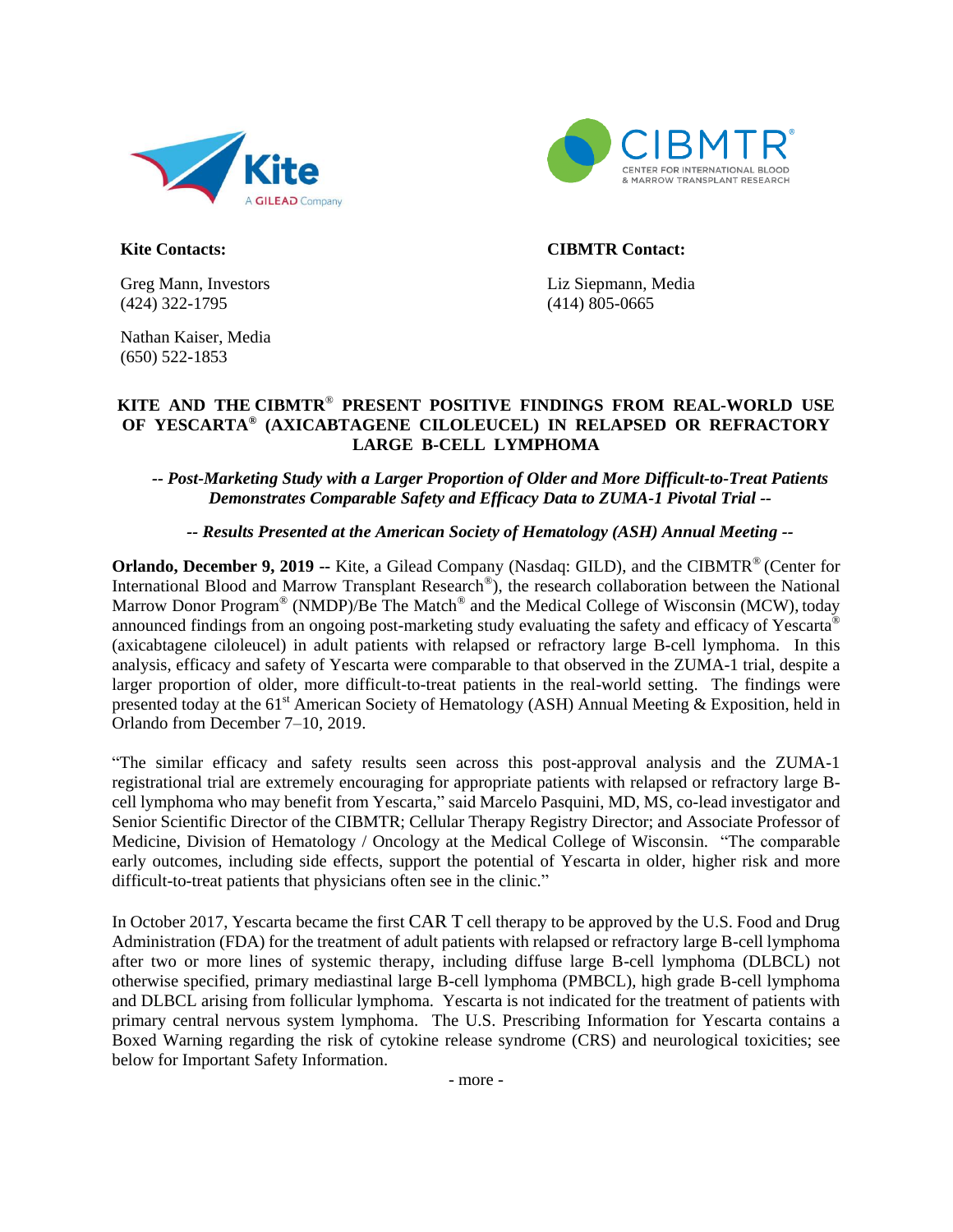The post-approval study population (n=533) included a larger proportion of older patients ( $\geq 65$  years; 37 percent versus 25 percent) and more patients with double and triple hit lymphoma (36 percent versus 11 percent) compared to ZUMA-1.

At follow-up of at least six months after a single infusion of Yescarta, the best objective response via investigator assessment among the 326 patients evaluable for efficacy showed an objective response rate (ORR) of 84 percent, with 66 percent of patients having achieved a complete response (CR). ORR was similar among older and younger patients (92 percent in patients ≥65 years versus 80 percent in patients  $<$  65 years). Patients  $\geq$  65 years (n=108) achieved a CR rate of 72 percent versus 62 percent in patients  $<$  65 years (n=218).

Among all patients evaluable for safety (n=533), those 65 years or older had comparable rates of CRS (Any Grade: 84 percent vs. 80 percent; Grade ≥3: 10 percent vs. 8 percent) and neurologic toxicity (Any grade: 64 percent vs. 55 percent; Grade ≥3: 22 percent vs. 19 percent) as those under 65 years. Four patients died due to CRS, four patients died from neurologic toxicity and one patient died from both CRS and neurologic toxicity. This Grade 5 AE rate of approximately 1 percent for CRS and neurologic toxicity each is comparable to ZUMA-1.

"With more than 85 centers authorized to treat patients with Yescarta, these post-approval results reinforce its potentially transformative role in third line or later relapsed or refractory large B-cell lymphoma," said Christi Shaw, Chief Executive Officer of Kite. "The demonstrated efficacy and safety of Yescarta in the real-world setting, coupled with our industry-leading manufacturing that has delivered for thousands of patients so far, means physicians have a real opportunity to bring the potential benefits of CAR T to their patients in need."

## **U.S. Important Safety Information for Yescarta**

**BOXED WARNING: CYTOKINE RELEASE SYNDROME AND NEUROLOGIC TOXICITIES**

- **Cytokine Release Syndrome (CRS), including fatal or life-threatening reactions, occurred in patients receiving Yescarta. Do not administer Yescarta to patients with active infection or inflammatory disorders. Treat severe or life-threatening CRS with tocilizumab or tocilizumab and corticosteroids.**
- **Neurologic toxicities, including fatal or life-threatening reactions, occurred in patients receiving Yescarta, including concurrently with CRS or after CRS resolution. Monitor for neurologic toxicities after treatment with Yescarta. Provide supportive care and/or corticosteroids as needed.**
- **Yescarta is available only through a restricted program under a Risk Evaluation and Mitigation Strategy (REMS) called the Yescarta REMS.**

**CYTOKINE RELEASE SYNDROME (CRS):** CRS occurred in 94% of patients, including 13% with  $\ge$ Grade 3. Among patients who died after receiving Yescarta, 4 had ongoing CRS at death. The median time to onset was 2 days (range: 1-12 days) and median duration was 7 days (range: 2-58 days). Key manifestations include fever (78%), hypotension (41%), tachycardia (28%), hypoxia (22%), and chills (20%). Serious events that may be associated with CRS include cardiac arrhythmias (including atrial fibrillation and ventricular tachycardia), cardiac arrest, cardiac failure, renal insufficiency, capillary leak syndrome, hypotension, hypoxia, and hemophagocytic lymphohistiocytosis/macrophage activation syndrome*.* Ensure that 2 doses of tocilizumab are available prior to infusion of Yescarta. Monitor patients at least daily for 7 days at the certified healthcare facility following infusion for signs and symptoms of CRS. Monitor patients for signs or symptoms of CRS for 4 weeks after infusion. Counsel patients to seek immediate medical attention should signs or symptoms of CRS occur at any time. At the first sign of CRS, institute treatment with supportive care, tocilizumab or tocilizumab and corticosteroids as indicated.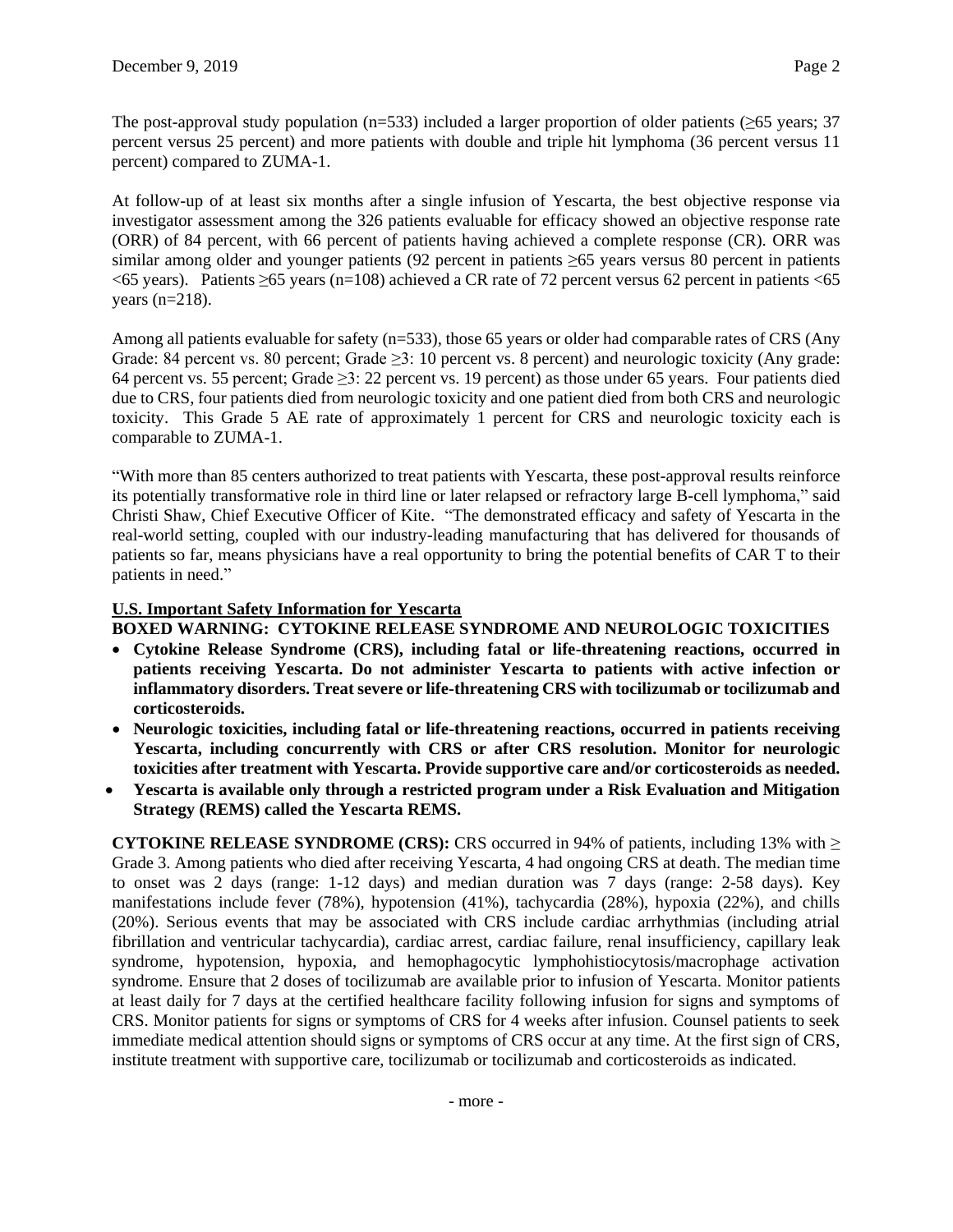**NEUROLOGIC TOXICITIES:** Neurologic toxicities occurred in 87% of patients. Ninety-eight percent of all neurologic toxicities occurred within the first 8 weeks, with a median time to onset of 4 days (range: 1-43 days) and a median duration of 17 days. Grade 3 or higher occurred in 31% of patients. The most common neurologic toxicities included encephalopathy (57%), headache (44%), tremor (31%), dizziness (21%), aphasia (18%), delirium (17%), insomnia (9%) and anxiety (9%). Prolonged encephalopathy lasting up to 173 days was noted. Serious events including leukoencephalopathy and seizures occurred with Yescarta. Fatal and serious cases of cerebral edema have occurred in patients treated with Yescarta. Monitor patients at least daily for 7 days at the certified healthcare facility following infusion for signs and symptoms of neurologic toxicities. Monitor patients for signs or symptoms of neurologic toxicities for 4 weeks after infusion and treat promptly.

**YESCARTA REMS:** Because of the risk of CRS and neurologic toxicities, Yescarta is available only through a restricted program under a Risk Evaluation and Mitigation Strategy (REMS) called the Yescarta REMS. The required components of the Yescarta REMS are: Healthcare facilities that dispense and administer Yescarta must be enrolled and comply with the REMS requirements. Certified healthcare facilities must have on-site, immediate access to tocilizumab, and ensure that a minimum of 2 doses of tocilizumab are available for each patient for infusion within 2 hours after Yescarta infusion, if needed for treatment of CRS. Certified healthcare facilities must ensure that healthcare providers who prescribe, dispense or administer Yescarta are trained about the management of CRS and neurologic toxicities. Further information is available at www.YESCARTAREMS.com or 1-844-454-KITE (5483).

**HYPERSENSITIVITY REACTIONS:** Allergic reactions may occur. Serious hypersensitivity reactions including anaphylaxis may be due to dimethyl sulfoxide (DMSO) or residual gentamicin in Yescarta.

**SERIOUS INFECTIONS:** Severe or life-threatening infections occurred. Infections (all grades) occurred in 38% of patients, and in 23% with ≥ Grade 3. Grade 3 or higher infections with an unspecified pathogen occurred in 16% of patients, bacterial infections in 9%, and viral infections in 4%. Yescarta should not be administered to patients with clinically significant active systemic infections. Monitor patients for signs and symptoms of infection before and after Yescarta infusion and treat appropriately. Administer prophylactic anti-microbials according to local guidelines. Febrile neutropenia was observed in 36% of patients and may be concurrent with CRS. In the event of febrile neutropenia, evaluate for infection and manage with broad spectrum antibiotics, fluids and other supportive care as medically indicated. Hepatitis B virus (HBV) reactivation, in some cases resulting in fulminant hepatitis, hepatic failure and death, can occur in patients treated with drugs directed against B cells. Perform screening for HBV, HCV, and HIV in accordance with clinical guidelines before collection of cells for manufacturing.

**PROLONGED CYTOPENIAS:** Patients may exhibit cytopenias for several weeks following lymphodepleting chemotherapy and Yescarta infusion. Grade 3 or higher cytopenias not resolved by Day 30 following Yescarta infusion occurred in 28% of patients and included thrombocytopenia (18%), neutropenia (15%), and anemia (3%). Monitor blood counts after Yescarta infusion.

**HYPOGAMMAGLOBULINEMIA:** B-cell aplasia and hypogammaglobulinemia can occur. Hypogammaglobulinemia occurred in 15% of patients. Monitor immunoglobulin levels after treatment and manage using infection precautions, antibiotic prophylaxis and immunoglobulin replacement. The safety of immunization with live viral vaccines during or following Yescarta treatment has not been studied. Vaccination with live virus vaccines is not recommended for at least 6 weeks prior to the start of lymphodepleting chemotherapy, during Yescarta treatment, and until immune recovery following treatment.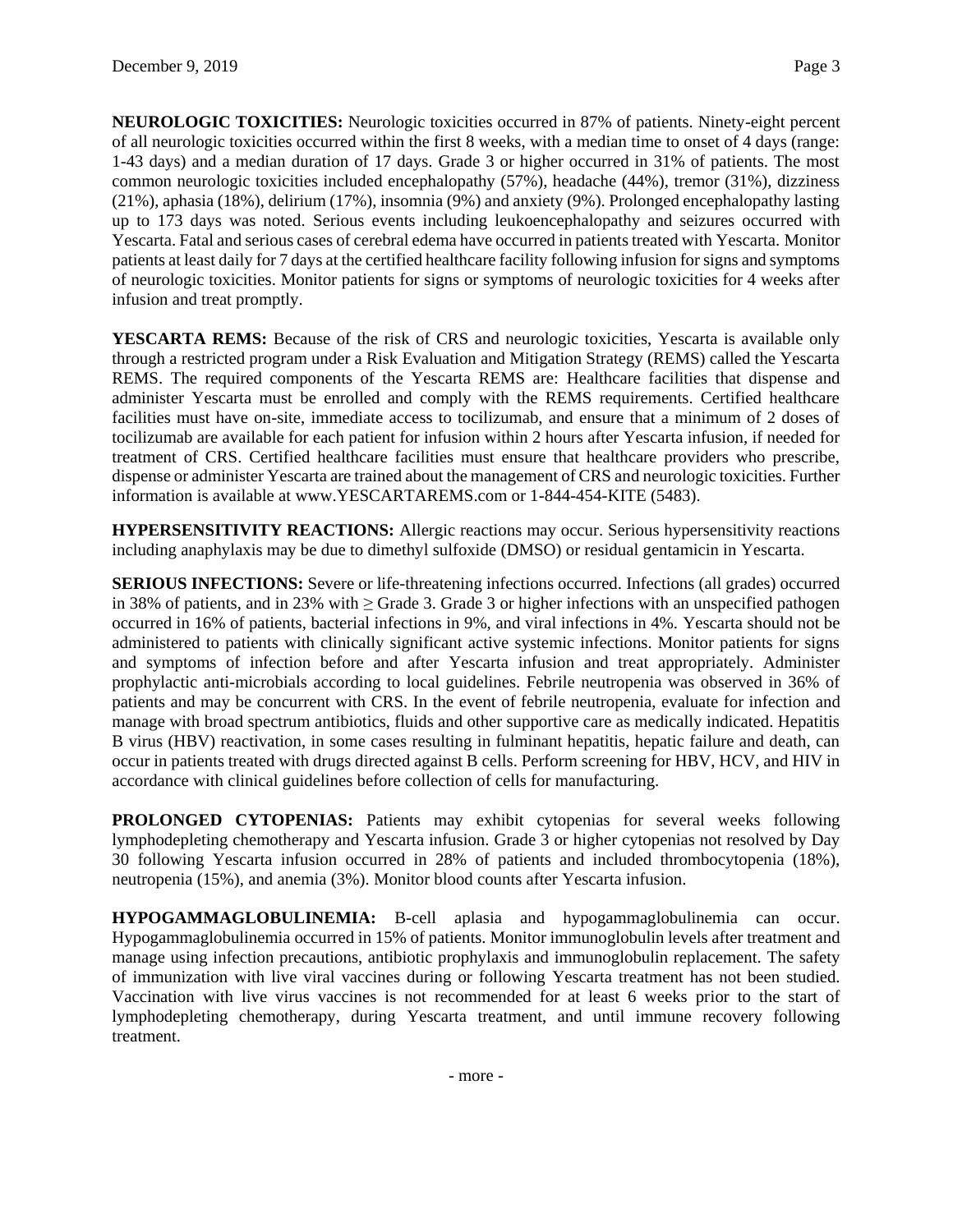**SECONDARY MALIGNANCIES:** Patients may develop secondary malignancies. Monitor life-long for secondary malignancies. In the event that a secondary malignancy occurs, contact Kite at 1-844-454-KITE (5483) to obtain instructions on patient samples to collect for testing.

**EFFECTS ON ABILITY TO DRIVE AND USE MACHINES:** Due to the potential for neurologic events, including altered mental status or seizures, patients are at risk for altered or decreased consciousness or coordination in the 8 weeks following Yescarta infusion. Advise patients to refrain from driving and engaging in hazardous occupations or activities, such as operating heavy or potentially dangerous machinery, during this initial period.

**ADVERSE REACTIONS:** The most common adverse reactions (incidence ≥ 20%) include CRS, fever, hypotension, encephalopathy, tachycardia, fatigue, headache, decreased appetite, chills, diarrhea, febrile neutropenia, infections-pathogen unspecified, nausea, hypoxia, tremor, cough, vomiting, dizziness, constipation, and cardiac arrhythmias.

# **About Kite**

Kite, a Gilead Company, is a biopharmaceutical company based in Santa Monica, California. Kite is engaged in the development of innovative cancer immunotherapies. The company is focused on chimeric antigen receptor and T cell receptor engineered cell therapies. For more information on Kite, please visit [www.kitepharma.com.](http://cts.businesswire.com/ct/CT?id=smartlink&url=http%3A%2F%2Fwww.kitepharma.com&esheet=51762624&newsitemid=20180222005488&lan=en-US&anchor=www.kitepharma.com&index=2&md5=bc0d5daefc70e582ebb170515f47daca)

# **About Gilead Sciences**

Gilead Sciences, Inc. is a research-based biopharmaceutical company that discovers, develops and commercializes innovative medicines in areas of unmet medical need. The company strives to transform and simplify care for people with life-threatening illnesses around the world. Gilead has operations in more than 35 countries worldwide, with headquarters in Foster City, California. For more information on Gilead Sciences, please visit the company's website at [www.gilead.com.](http://www.gilead.com/)

### **About the CIBMTR**

The CIBMTR<sup>®</sup> (Center for International Blood and Marrow Transplant Research<sup>®</sup>) is a research collaboration between the National Marrow Donor Program® (NMDP)/Be The Match® and the Medical College of Wisconsin (MCW). Through a collaboration with **Be The Match BioTherapies**®, a subsidiary of NMDP/Be The Match, the organizations offer end-to-end solutions for cell and gene therapy developers, including cell sourcing and collection support, clinical trial services, supply chain and logistics, manufacturing and commercialization support, and outcomes management. The CIBMTR collaborates with the global scientific community to advance hematopoietic cell transplantation (HCT) and cellular therapy worldwide to increase survival and enrich quality of life for patients. The CIBMTR has developed a dedicated cellular therapy registry which now serves as the infrastructure for the National Cancer Institute -funded Cellular Immunotherapy Data Resource (CIDR) and further expands the utilization of this resource by the general biomedical community. The CIBMTR facilitates critical observational and interventional research through scientific and statistical expertise, a large network of transplant centers, and a unique and extensive clinical outcomes database.

For more information on the CIBMTR, please visit [www.cibmtr.org.](https://www.cibmtr.org/Pages/index.aspx)

- more -